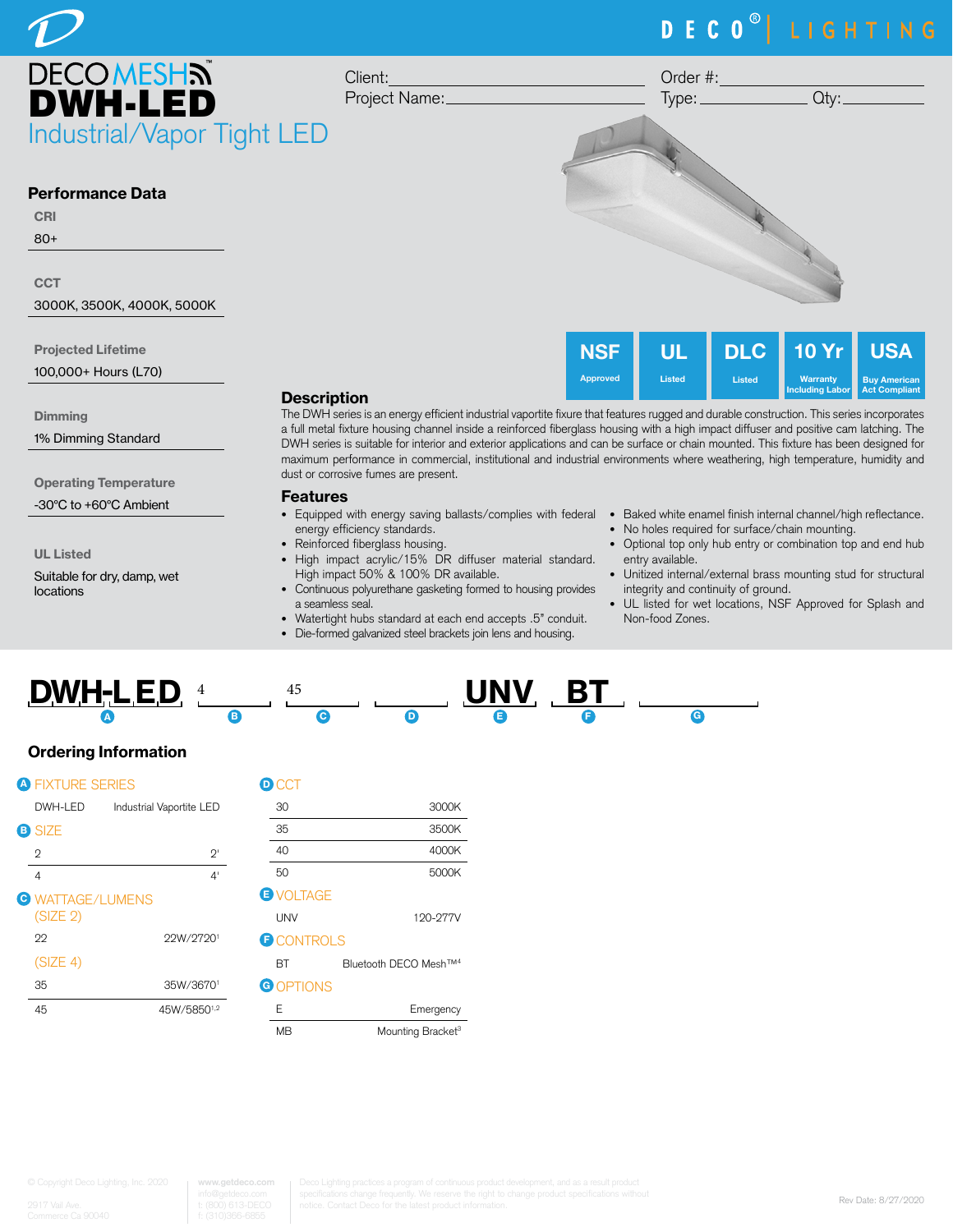DECO<sup>®</sup> LIGHTING

1 Delivered Lumens (5000K)

2 DLC Listed (View matrix on 2nd page for more info)

<sup>3</sup> See Page 4 for additioinal information on Mounting Bracket option

## **Dimensions**





4 1% Dimming when ordered with Bluetooth

# **Photometrics**



| Zone       | Lumens  | %Luminaire |
|------------|---------|------------|
| $0 - 30$   | 1,834.5 | 25.8%      |
| $0 - 40$   | 2,991.1 | 49.1%      |
| 0-60       | 5,256.0 | 74%        |
| 60-90      | 1,616.3 | 22.7%      |
| $70 - 100$ | 803.8   | 11.3%      |
| $90 - 120$ | 188.2   | 2.6%       |
| $0 - 90$   | 6,872.3 | 96.7%      |
| $90 - 180$ | 233.1   | 3.3%       |
| $0 - 180$  | 7.105.4 | 100%       |

## Lumen Output

| Lumen Chart |       |       |       |       |
|-------------|-------|-------|-------|-------|
| Wattage     | 5000K | 4000K | 3500K | 3000K |
| 22          | 2720  | 2630  | 2580  | 2530  |
| 35          | 3670  | 3560  | 3480  | 3410  |
| 45          | 5850  | 5670  | 5550  | 5440  |

# DLC Listed

| Wattage | 5000K | 4000K | 3500K | 3000K |
|---------|-------|-------|-------|-------|
| 45W     |       |       |       |       |
|         |       |       |       |       |

| © Copyright Deco Lighting, Inc. 2018 | www.getdeco.com   |
|--------------------------------------|-------------------|
|                                      | info@getdeco.com  |
| 9917 Vail Ave.                       | t: (800) 613-DECO |
| Commerce Ca 90040                    | f: (310)366-6855  |

Deco Lighting practices a program of continuous product development, and as a result product specifications change frequently. We reserve the right to change product specifications without specifications without notice. Contact Deco for the latest product information.